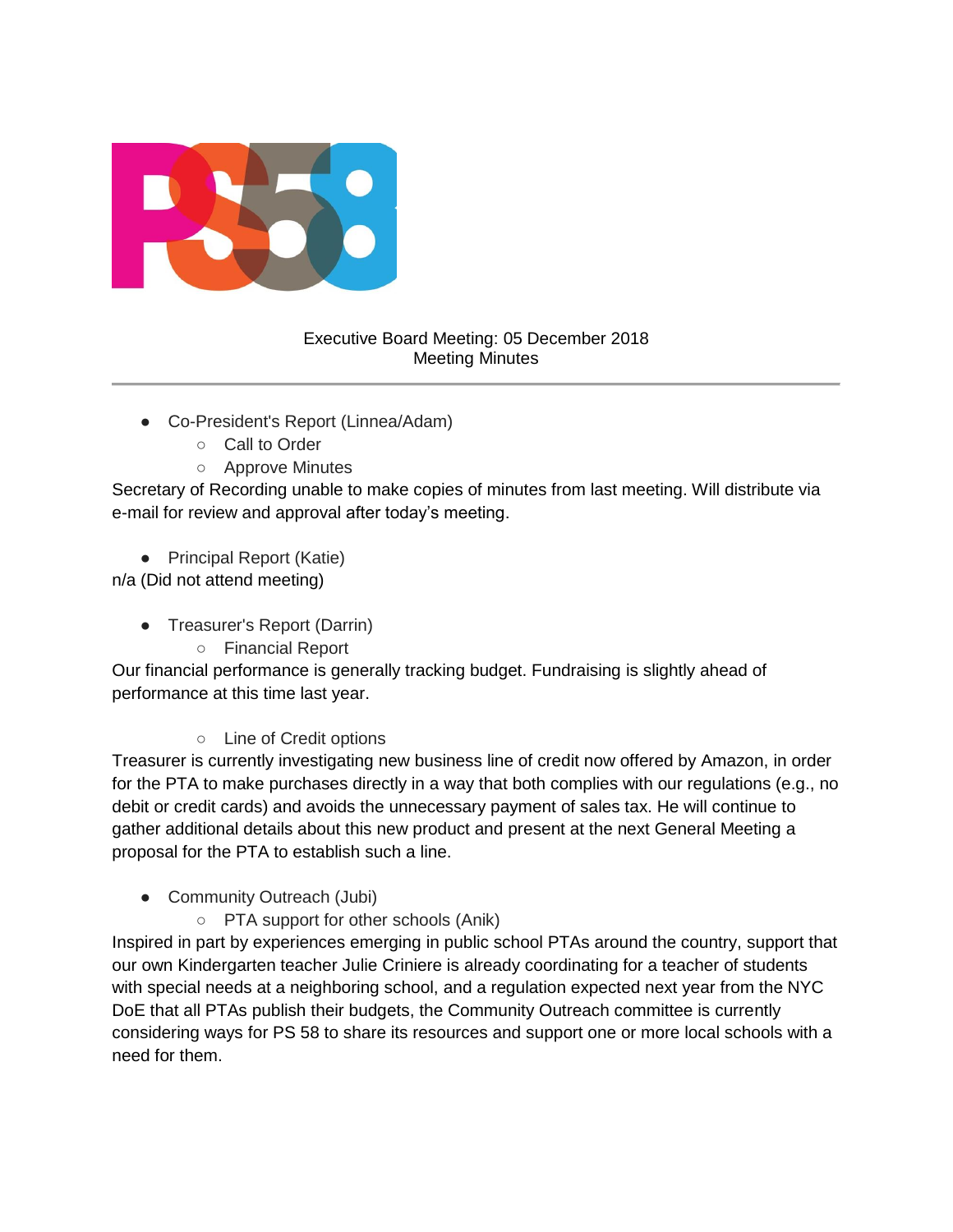The Committee is in the early stages of considering different possible models for engagement and support (e.g., service projects, PTA-to-PTA mentorship/knowledge sharing, direct cash transfers), different potential partner schools, and different ways to start and grow this activity. At this point, the Committee is looking to include the PTA Board in this conversation in order to develop these ideas further before bringing them to the larger community.

We need to review of Certificate of Incorporation dating from 1958 to discover the parameters within which we can undertake activities benefiting other schools.

It may be possible to implement a program like this going forward, but it is likely not permitted and would not in any case be prudent to do retroactively – which is to say allocate money raised for PS 58 to entities outside PS 58.

If we do undertake activities benefiting other schools, it will be critical first to communicate with parents about the PTA's expanded purpose, the broader destination of funds we raise, etc.

Teachers seem to be strongly in favor of such initiatives. They appreciate Julie Criniere's independent current initiative to support an individual teacher and seem eager to scale-up such activity.

PS 676 might be a good candidate for a partner school. PS 58 already has a relationship with the school – Katie has a connection to the their Principal, and our teachers are mentoring their teachers. Plus, the school is currently establishing a PTA.

Katie has an idea of giving programming, rather than dollars to a partner school. For example, our PTA could raise money not only for Ballet Tales at our school, but also at our sister school – making this programming possible for it also; the programming would be conducted separately at each school, but we might have a culminating event together.

The budget of each PTA will be published by the NYC DoE next year. Our PTA will appear to have a much larger budget than it does because the Afterschool Program is accounted as part of our organization. So, we should consider either changing this structure or improving our accounting disclosure to communicate our budget more accurately.

Another idea that is suggested for further exploration is donating time, instead of money – in the form of mentorship between teachers, administrators and/or PTAs. One possibility that seems appropriate for PS 58 (as one of the first and oldest DLPs in NYC) is building mentorship links with the dual-language programs which are currently expanding throughout the city.

A question is raised about whether there are already models here in NYC for such support relationships between schools. We need to reach out to other PTAs to discover the experiences that are emerging locally.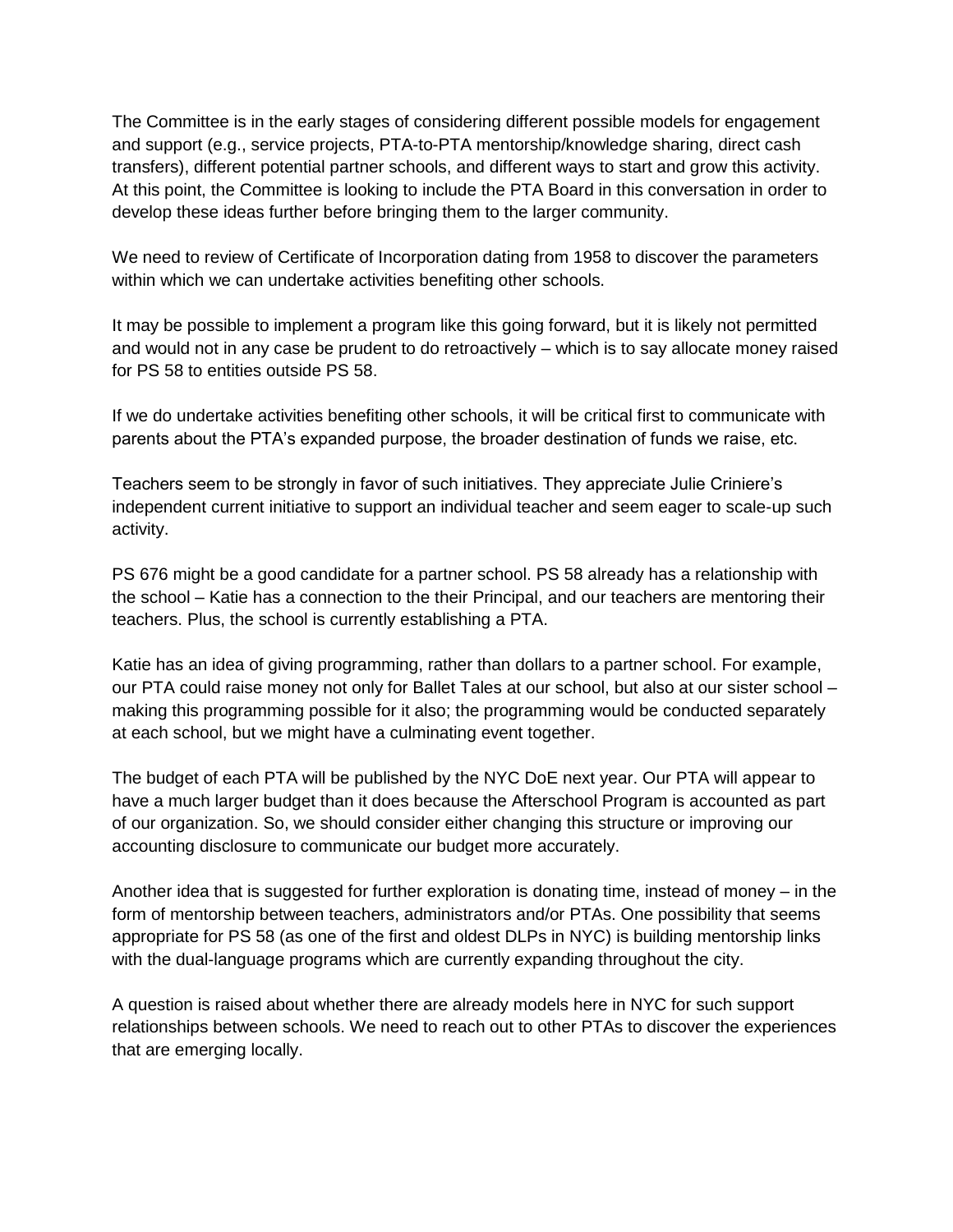The opportunity to support other schools has been raised at PS 58 for 10+ years, but the perennial objection is that resources would be taken away from our students. To address this, a suggestion is made to start such an initiative small and allow it to become part of the fabric of our community before attempting to grow it larger. Another suggestion is made to put this idea to vote in order to confirm our community's intent before proceeding. Another suggestion is made to build specific partner relationships and create specific benefits for those partners, instead of providing general financial support. Another suggestion is to align such activities with the new student service learning initiative, in order to create benefits for our students.

The next step is to develop a range of proposals in order to bring a structured conversation to the broader community. Specifically, we need to (i) determine the parameters/boundary conditions for any activity that our PTA undertakes, (ii) identify the models/paradigms that we might follow, and (iii) identify potential partner schools.

In the meantime, we are already gaining some experience and building some momentum with small projects. We are (a) partnering with Arab-American families to buy 100 toys for the holiday season and (b) planning a day of service (e.g., gardening) in Spring.

We should also be aware of and potentially communicate the service that we already do for those in need within our own school. For example, Joan has historically made a holiday gift list and collection for less privileged families. And, we offer more than \$100k per year in Afterschool financial aid to less privileged families (e.g., students who live in shelters).

We should also communicate what we're already doing for our kids (e.g., a two-page narrative on the state of the PTA, how much we've raised, what we've done), in order to "get ahead" of next year's regulation for PTA budget transparency.

- Fundraising Report (Renee)
	- Direct Appeal update

Direct Appeal is ongoing and ~\$9k ahead of where it was at this time last year.

○ 24 Days of Holidays update

24 Days of Holidays campaign is ongoing and working well.

○ Holiday Fair (social media support)

Holiday Fair is taking place this Sunday at 10am-4pm, and all tables are filled. There is a need for more awareness of the event. We plan to move the banner to the front of the school and request that we all provide social media support. Suggestion is made to connect with Katya, in order to post something on the popular "Pardon Me for Asking" blog. The Fair this year will include a wrapping station and toy donation table in order to promote service.

○ Holiday Book Sale (volunteer shifts : Dec 12-14)